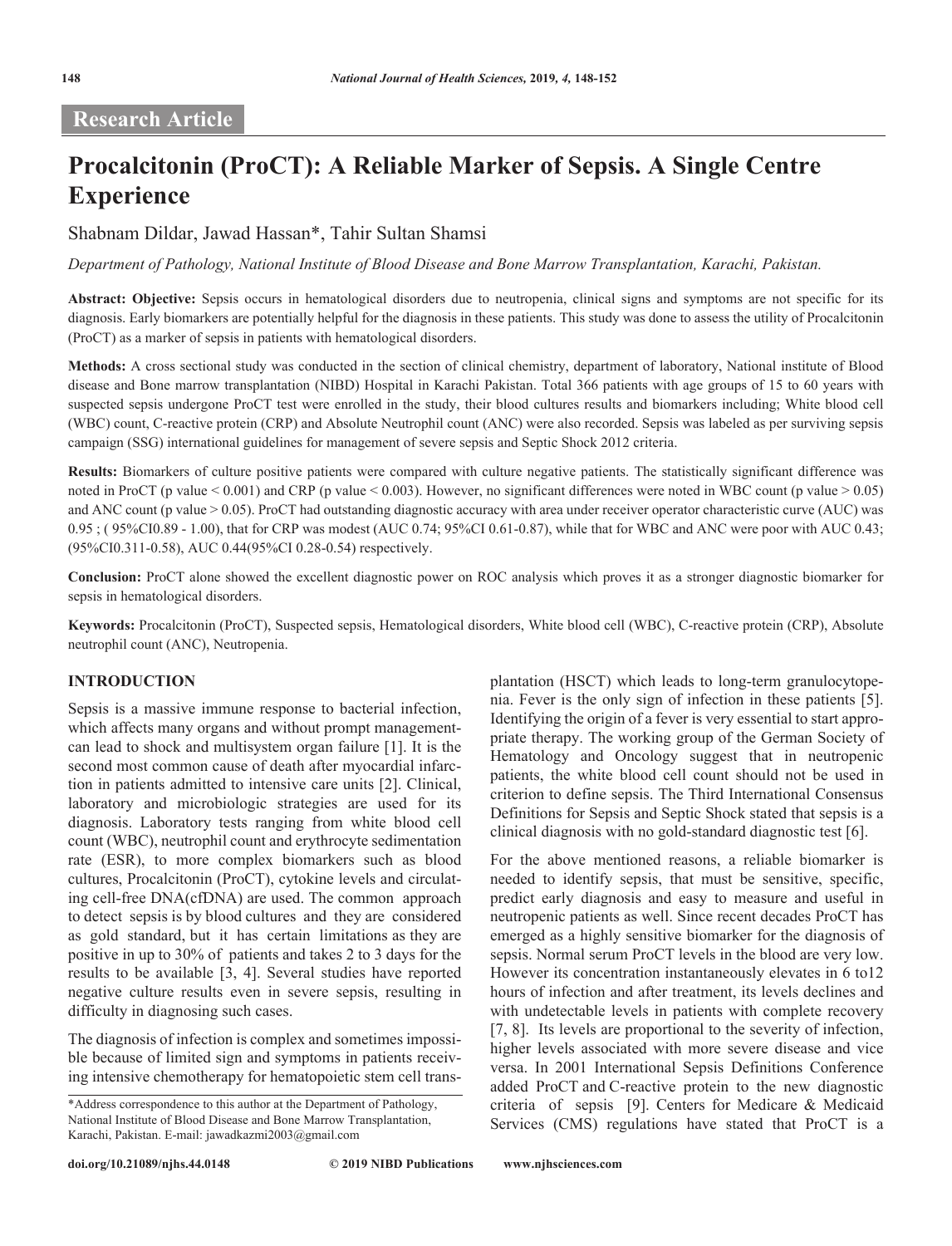reliable and accurate biomarker for sepsis diagnosis [10].

Diagnostic accuracy of ProCT in patients with neutropenia is not similar in studies [7]. Prior systematic analysis and meta-analyses were based mainly on pediatric population [11-13], and literature on adult population is not sufficient.Keeping in mind all these things, we planned our study to define the clinical significance of serum ProCT in Septic patients.

### **MATERIALS AND METHODS**

### **Patients' Recruitment**

This was a cross sectional study, conducted in a section of clinical chemistry, Department of Laboratory, National Institute of blood disease and bone marrow transplantation (NIBD) Hospital, Karachi Pakistan from 1st December 2017 to 1st June 2018. The study was conducted after approval of the Institutional Review Board (IRB)/Ethical Committee of Hospital with Protocol no NIBD/RD-181/2018. Patient demographics and relevant biochemical data were recorded on a structured proforma.

### **Inclusion Criterion**

Patients with age 15 to 60 years undergoing ProCT test with suspected sepsis during the study period were enrolled in the study. Sepsis was defined as per Surviving Sepsis Campaign (SSG) International Guidelines for Management of Severe Sepsis and Septic Shock 2012 criteria defined sepsis as 'the presence (probable or documented) of infection together with systemic manifestations of infection, temperature >38°C or <36°C, heart rate more than 90 beats per minute, respiratory rate of more than 20 breaths per minute and white blood cell count  $>12\,000/\mu L$  or  $\leq 4000/\mu L$  or  $>10\%$  immature (band) forms. Traditionally, more than two SIRS criteria were felt to represent patients at risk of or suffering from sepsis [12, 14].

### **Exclusion Criterion**

Pregnant females, patients with sepsis and already started on antibiotic treatment, the death of patients due to sepsis and unavailability of blood culture reports were excluded.

### **Biomarkers Analysis**

Three to five milliliter of blood was collected in yellow top (gel tube) and ProCT analyzed by electrochemiluminescence technique on Roche Cobas e-411 analyzer, cut off used as per Consensus conference of the American College of Chest Physicians/Society of Critical Care Medicine. ProCT levels < 0.5ng/ml considered as low risk for sepsis, ProCT levels ≥ 0.5ng/ml but <2ng/ml considered as moderate risk for sepsis, ProCT levels  $\geq$  2 and  $\leq$  10ng/ml considered as high risk for sepsis, ProCT levels ≥10ng/ml consider as severe sepsis or septicshock [14-16]. CRP was analyze by Particle enhanced immunoturbidimetric assay on Roche Cobas c-111 analyzer, cut off used CRP<10mg/L labeled as no infection while

CRP>10mg/L labeled as infection. WBC and Neutrophil count was analyzed on XN-1000 Sysmex Hematology analyzer by flow cytometry technique. The cut off used for ANC was  $\langle 2x10^9/L \rangle$  considered as neutropenia, 2-7x10<sup>9</sup>/L considered normal ANC and  $>7x10^9/L$  considered as neutrophilia. For Internal quality control; two levels of manufacturer provided controls (low and high) were run of ProCT, CRP, WBC, and Neutrophil count (ANC) laboratory also participated in RIQAS (Randox International quality assurance scheme) as External quality assurance program for proficiency testing.

### **ANALYSIS**

Statistical software SPSS version 19 was used for analysis of data. Frequency and percentages were calculated for gender, while mean and standard deviation were calculated for age.Median and interquartile (IQR) were calculated for ProCT, CRP, WBC, and ANC count. The ProCT, CRP, WBC and ANC levels were compared between culture positive and cultures negative patients by using Mann-Whitney U test. Kappa statistic was used to find the agreement between blood culture and Procalcitonin. Diagnostic accuracy of ProCT, CRP, WBC and ANC to predict sepsis was calculated against gold standard as blood culture. Receiver operator curve and area under the curve was derived. A p-value of  $\leq 0.05$  was considered assignificant.

### **RESULTS**

Patients undertaken serum ProCT test with suspected sepsis during the period  $1^{st}$  December 2017 to  $1^{st}$  June 2018 were included in the study. Total 366 subjects were recruited, out of which 296 were excluded due to unavailability of blood cultures results. Total 70 subjects were included in final analysis with mean age of  $36.5 \pm 16.3$  years,  $57.1\%$  (n=40) were males and 42.8% (n=30) were females. The median serum CRP level was 15.4mg/L (IQR: 3.2-84.3), median ProCT was 0.40ng/ml (IQR: 0.121-1.2), median WBC was  $2.4x10^{9}/L$  (IQR: 0.79-6.65) and mean ANC was  $1.5x10^{9}/L$ (IQR: 0.151-3.94). The 57.1% (n=40) patients had ANC count  $\langle 2x10^9/L \rangle$  (Neutropenic), while 31.4% (n=22) had normal ANC and  $11.4\%$  ( n=8) patients had ANC more than  $7x10<sup>9</sup>/L$ (Neutrophilic).

There were  $(n=24)$  34.2% culture positive, while  $(n=46)$ 65.7% were cultures negative patients. Out of 24 cultures positive patients, ProCT correctly identified 22 (91.6%) patients thatlevels more than 0.5ng/ml. Out of 46cultures negative patients ProCT correctly identified 37(80.4%) that had ProCT levels less than 0.5ng/ml as shown in Table **1**. ProCT, CRP, WBC and ANC were compared between positive and negative blood culture groups, a significant difference was seen with ProCT (p-value <0.001), and CRP (p-value 0.003), whereas no significant differences were seen in WBC count (p-value 0.16) and ANC (p-value 0.23) as shown in Table **2**. On ROC analysis, the AUC of serum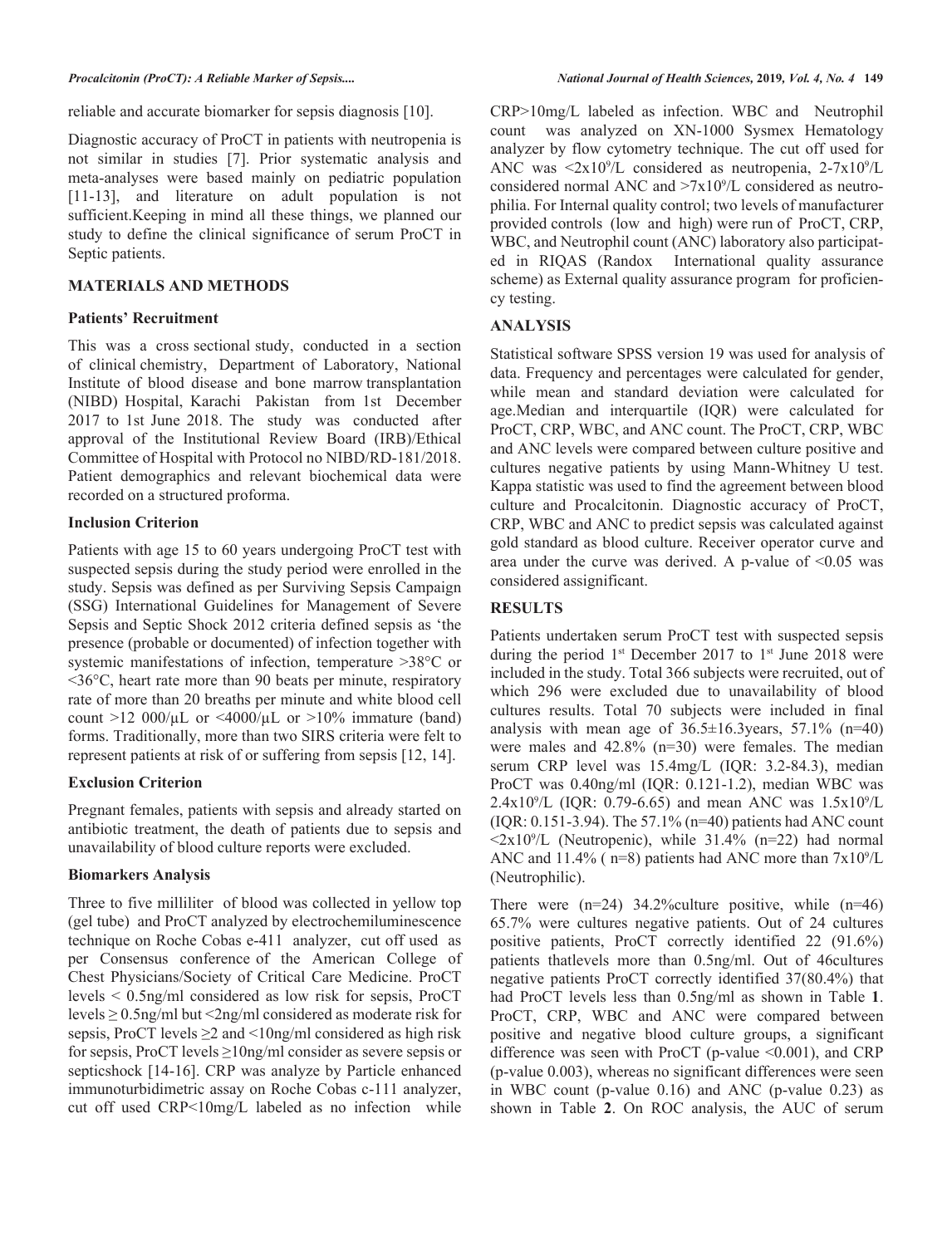ProCT was 0.93(95%CI0.87-0.99), CRP was 0.71(95%- CI0.58-0.85), WBC0.39 (95%CI0.25-0.54) and for ANC was 0.41 (95%CI 0.26-0.56) as shown in Fig. (**1**). At a cut off of 0.5ng/ml ProCT had sensitivity of 95.5% specificity of 78.2%, PPV of 69.7% and NPV of 97.3%, the positive likelihood ratio for Procalcitonin 4.5 (95% CI 2.58-7.85) while the negative likelihood ratio 0.06 (95% CI 0.01-0.80) with accuracy of 84.29(95% CI 73.62-91.89). There were positive agreement between blood cultures and Procalcitonin with kappa value of  $0.676$  with p-value of  $\leq 0.001$ .

**Table 1.** Accuracy of Procalcitonin (ProCT) at Cut off 0.5ng/ml.

| Test                      | <b>Blood culture</b><br>positive $(n=24)$ | <b>Blood culture</b><br>negative $(n=46)$ | Total<br>$(n=70)$ |
|---------------------------|-------------------------------------------|-------------------------------------------|-------------------|
| Procalcitonin<br>Positive | 22                                        | 10                                        | 33                |
| Procalcitonin<br>Negative | $_{01}$                                   | 37                                        | 37                |

**Table 2.** Sepsis Markers of Patients with Positive and Negative Blood Cultures.

| <b>Sepsis Markers</b>                   | <b>Blood culture</b><br>positive<br><b>Median (IQR)</b> | <b>Blood culture</b><br>negative<br><b>Median (IQR)</b> | P-value |
|-----------------------------------------|---------------------------------------------------------|---------------------------------------------------------|---------|
| ProCT (ng/ml)<br>Median[IQR]            | $3.1[0.94-20]$                                          | $0.2[0.09 - 0.44]$                                      | < 0.001 |
| CRP(mg/L)<br>Median[IQR]                | 79.9[15-171]                                            | $7.2[3.0-41.6]$                                         | 0.002   |
| WBC(x10 <sup>9</sup> /L)<br>Median[IQR] | $1.34[0.38-5.0]$                                        | $2.4[1.1-7.0]$                                          | 0.16    |
| ANC $(x10^{9}/L)$<br>Median[IQR]        | $0.34[0.0-3.8]$                                         | $1.7[0.24-4.2]$                                         | 0.46    |



**Fig. (1).** ROC Curve of ProCT, CRP, WBC and Neutrophil Count.

### **DISCUSSION**

ProCT is 116–amino acid polypeptide prohormone of calcitonin synthesized by the C-cells of the thyroid gland, and in small amount by neuroendocrine tissue, lungs and intestines. Normally ProCT levels in the blood are very low; its production is stimulated by inflammatory cytokines and bacterial endotoxins causing increased levels in the blood. It has superior biokinetics, characterized by increased levels earlier in bacterial infection or sepsis and decrease faster when infection is controlled.

In this study, the diagnostic utility of serum ProCT for the diagnosis of sepsis in hematological disorders was evaluated. All subjects with suspected sepsis with hematological disorders undergoing serum ProCT test were included in the study. It was observed that median serum ProCT level, 3.1ng/ml [IQR0.94-20] was significantly higher in blood culture positive patients in comparison to blood culture negative patients,  $0.2$ ng/ml [IQR 0.09-0.44] (p-value <0.001). A study performed by M. Assicotand his colleagues in 1993 found very high concentrations of serum ProCT at diagnosis in severe bacterial infections patients (range 6-53 ng/mL) [17].

We used a cut off of serum ProCT 0.5ng/m for sepsis diagnosis. Similar Cut-offs used byVincenzi I. and his colleagues in 2016 and Romano his colleagues in 2019 [18, 19].We reported a sensitivity of 96% and specificity of 22% at a cutoff point of 0.5 ng/mL sepsis diagnoses. However, by lowering the cutoff point to 0.1ng/mL led to increased sensitivity and specificity,  $100\%$  and  $70\%$  respectively. Romano and his colleagues in 2018 reported similar sensitivity and specificity of 100 and 22% respectively at a similar cut-off of 0.5ng/ml [19].

A systematic review of randomized controlled trials done by Schuetz P and his colleagues in 2011 stated that for optimal performance, serum ProCT cut-offs must be used according to patient risk level and clinical setting. Low-risk patients, typically those with respiratory tract infections presenting to an emergency department (ED), a serum ProCT cut–off of  $\leq 0.25$  ng/mL or 0.1 ng/mL should be used. While in high-risk patients, typically those admitted to the intensive care unit (ICU) serum ProCT level of 0.5 ng/mL or  $\geq 0.26$ ng/mL should be used [6].

Normally, serum ProCT levels are very low <0.01 ng/ml. In sepsis itslevels increases significantly, sometimes to more than several hundred nanograms per milliliter. Paul E. Marik in 2014 stated that ProCT level  $>0.5$  ng/ml is highly suggestive of a bacterial infection whereas a level <0.1 ng/ml less likely to be bacterial infection [4].

A multicenter randomized trial done by De Jong (2016) and his colleagues on Stop antibiotics on procalcitonin guidance Study (SAPS), in patients with suspected infection or proven infection admitted to the ICU. They recommended that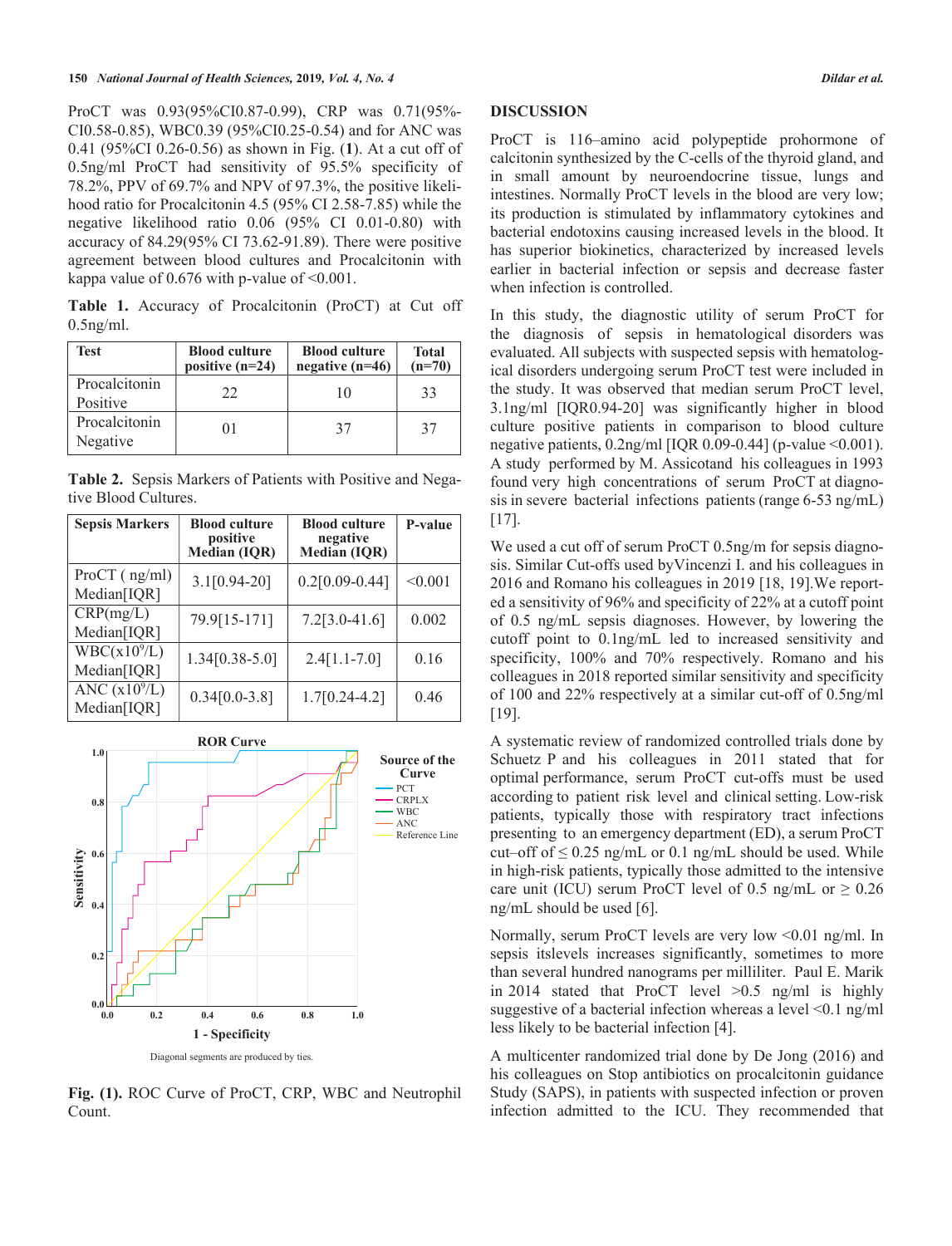clinicians shouldstop antibiotics if ProCT is  $\leq 0.5$  μg/L or if it decreased by  $\geq 80\%$  of the peak value [7]. Riedel in 2011 stated that ProCT is extremely sensitive biomarker for sepsis diagnosis or to rule-out the bacterial sepsis, with a high negative predictive value of more than 95 % [20].

The study has many limitations as 1) it was conducted at single institute with a small sample size 2) Serum ProCT mislabeled 14.2 %( n=10) out of 70 patients as septic and their levels were between 0.5 and 2 ng/ml. This could probably be due to low levels of bacteremia and bacteria failed to grow in culture, anaerobic bacterial infection or patients had some other cause of infection. One patient was missed by serum ProCT; it may be due to skin flora contaminant or maybe empirically antibiotic was started prior to blood culture, which resulted in a reduction of the serum ProCT values. 3) Most of the patients were post chemotherapy and post Bone Marrow Transplant (BMT) patients so their ANC and WBC did not rise significantly.

The strength of the study was a strict inclusion criterion of patients with suspected sepsis and one type of population included in study.

### **CONCLUSION**

In conclusion, ProCT is a reliable and specific sepsis biomarker. It can be used as a single reliable test and it has about the same accuracy as blood cultures and more accurate than CRP, ANC, and WBC for sepsis diagnosis in patients with hematological disorders.

### **STUDY APPROVAL**

Study commenced after the approval of Institutional Review Board (IRB)/Ethical Committee of NIBD Hospital with protocol no. NIBD/RD-181/2018.

### **DATA AVAILIBILITY**

Data is confidential.

### **FUNDING SOURCE**

No.

### **AUTHORS' CONTRIBUTIONS**

1. Shabnam Dildar (SD) planned the study, collected and analyzed the data, and wrote the manuscript

2. Jawad Hassan (JH) critically reviewed the manuscript for intellectual content.

3. Tahir Sultan Shamsi (TS) critically reviewed the manuscript for intellectual content.

### **ABBREVIATIONS**

AUC: Area under Curve. cfDNA: Circulating Cell-Free DNA. CI: Confidence Interval. CRP: C-Reactive Protein.

ProCT: Procalcitonin.

SIRS: Systemic Inflammatory Response Syndrome. BMT: Bone Marrow Transplant. ANC: Absolute Neutrophil Count.

### **CONFLICT OF INTEREST**

Declared none.

### **ACKNOWLEDGEMENTS**

Declared none.

### **REFERENCES**

- [1] Angus DC. The lingering consequences of sepsis: A hidden public health disaster. JAMA 2010; 304(16): 1833-4. DOI: 10.1001/jama.2010.1546
- [2] Sunilkumar SN, Dinakaran A, Hyabat K, *et al.* Diagnostic and prognostic role of Procalcitonin in sepsis in a tertiary care hospital. Biomed Res 2016; 27 (1): 79-83.<br>[3] Mancini, Nicasio, Roberto, *et al.* Microbio
- [3] Mancini, Nicasio, Roberto, *et al*. Microbiological Diagnosis of sepsis: The confounding effects of a "gold standard". Methods Mol Biol 2015; (1237): 1-4. DOI: 10.1007/978-1-4939-1776-1\_1
- [4] Marik PE. Don't miss the diagnosis of sepsis. Crit Care 2014; 18(5): 529. DOI: 10.1186/s13054-014-0529-6
- [5] Wacker C, Prkno A, Brunkhorst FM, *et al*. Procalcitonin as a diagnostic marker for sepsis: A systematic review and meta-analysis. Lancet Infect Dis 2013; 13(5): 426. DOI: 10.1016/S1473-3099(12)70323-7
- [6] Schuetz P. Procalcitonin algorithms for antibiotic therapy decisions: A systematic review of randomized controlled trials and recommendations for clinical algorithms. Arch Intern Med 2011; 171(15): 1322-31. DOI: 10.1001/archinternmed.2011.318
- [7] De Jong E. Efficacy and safety of procalcitonin guidance in reducing the duration of antibiotic treatment in critically ill patients: A randomised, controlled, open-label trial. Lancet Infect Dis 2016; 16(7): 819-27. DOI: 10.1016/S1473-3099(16)00053-0
- [8] Becker KL, Nylén ES, White JC, *et al*. Clinical review 167: Procalcitonin and the calcitonin gene family of peptides in inflammation, infection, and sepsis: A journey from calcitonin back to its precursors. J Clin Endocrinol Metab 2004; 89(4): 1512-25. DOI: 10.1210/jc.2002-021444
- [9] Levy MM, Fink MP, Marshall JC, *et al*. SCCM/ESICM/AC-CP/ATS/SIS international sepsis definitions conference. Intensive Care Med 2003; 29(4): 530-38. DOI: 10.1007/s00134-003-1662-x
- [10] Singer M, Deutschman CS, Seymour CW, *et al*. The third